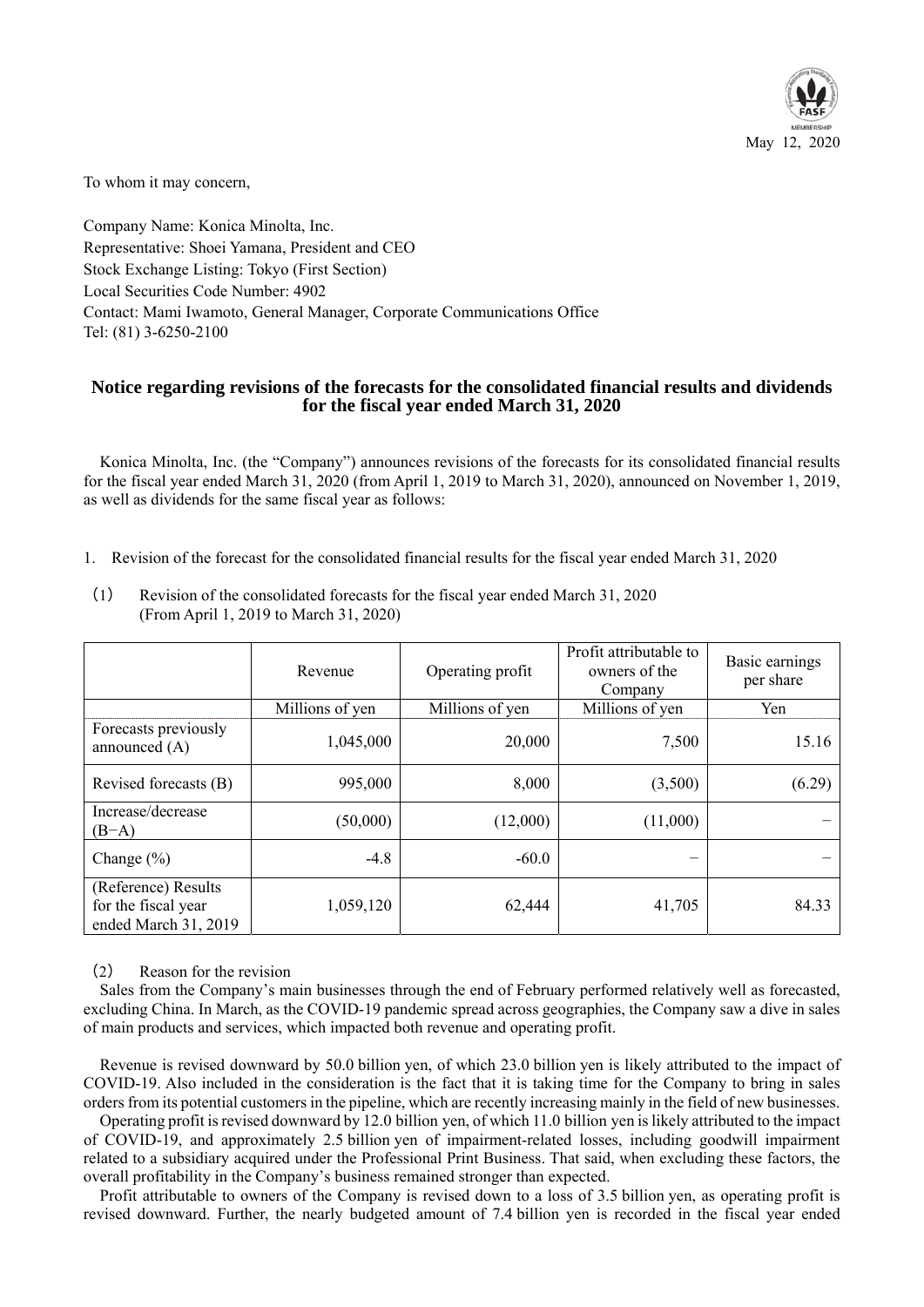March 31, 2020 (hereafter, "the current fiscal year") as for the cost of structure reform, which was implemented for the purpose of improving profitability for the coming fiscal year ending March 31, 2021.

The impact of COVID-19 outbreak on the Company's financial results, which is certainly the largest factor taken into the Company's revision of forecasts, is based on the following circumstances:

The Company runs its business globally with revenue in regions other than Japan constituting more than 80% of the total revenue. Amid the business environment, as the outbreak of COVID-19 since late January 2020 continues to spread across the world, the Company is seeing disruptions or deterioration in activities of its supply chains and value chains, which are expected to negatively impact the Company's business. Accordingly, we have reflected those effects into the forecasts for the fiscal year ended March 31, 2020.

As for preventive measures against the spread of COVID-19 infections, governments have mandated or requested that factories and offices should shut down or scale down operations in China from late January, and also in Asia, Europe and the United States from mid-March.

That said, from the perspective of the Company's supply side, the Company experienced a tentative issue on component procurement and finished goods production in China and Malaysia. As for the demand side, installment of equipment and marketing activities were impacted as customers held down or delayed their capital spending or the Company was having a hard time physically visiting customers.

(3) Effect of COVID-19 on each business segment during the period from January 2020 to March 2020 Major impact on each business segment is as follows:

#### **Office Business**

As for production, minimal effect is expected on the Company's supply in the current fiscal year, despite the fact that two factories in China (in Jiangsu Wuxi and Guangdong Dongguan) shut down their operations from January 19, 2020 to February 10, 2020 and one in Malaysia (Malacca) from March 18, 2020 to April 15, 2020. Further, a factory in France, which mainly produces toner filling, was closed from March 18, 2020 to April 8, 2020; however, no effect from the closure is expected on the Company's supply, given that the decrease of the factory's production during the closure was successfully covered by production in Japanese factories. As for sales, China gradually resumed marketing activities from the latter half of February, although not yet in a full-scale restart in March. Furthermore, sales activities were restricted in countries other than China due to measures of lockdowns and declarations of a state of emergency taken through the month of March, which mainly hit direct sales and mid- to small-sized dealers significantly for their new sales orders and installment of equipment. As a state of emergency was declared in April in Japan, accounting for approximately 15% of the total Office Business, minimal effect due to COVID-19 was seen in March.

In the IT service solution business unit, solution services including security services grew amid the strong need of telecommuting; however, the business unit was also slightly affected in March due to activity restrictions.

### Professional Print Business

As is the case with the Office Business, minimal effect on the supply side is expected for the production print business unit. As for sales, the unit experienced a significant volume decline in sales of digital printing equipment against a backdrop of delays in equipment installment and a pullback in marketing activities due to restrictions in visiting customer sites in many regions. Further, a slight decrease will be seen in non-hard areas. Sales of "AccurioPress C14000/12000," the Company's first HPP (Heavy Production Print) equipment, was launched in February as initially planned and the number of final orders surpassed the projection. However, slightly more than half of them were installed in the current fiscal year. The Company believes that installments and revenue recognition will pick up once restrictions are lifted on visiting customer sites.

### **Healthcare Business**

A robust supply system is maintained, including the production of medical films in Xiamen Fuijan China, given that healthcare business is considered to be one of the Essential Businesses. As for sales, the Company expects the overall sales volume of digital radiography (DR) to be around the same level as in the previous year on the back of increased demand for digital mobile X-ray system and DR in the United States. That said, total revenue is expected to decline in the current fiscal year due to the following: many hospitals have not been able to offer services and the number of outpatient examinations have significantly dropped since February in China and March in other areas; and door-to-door marketing is still restricted in many of such areas. In January, the Company obtained an approval from Food and Drug Administration (FDA) regarding a dynamic X-ray system that enables the visualization of lung functions utilizing the Company's original technology, which is expected to contribute to the Company's earnings from the next fiscal year.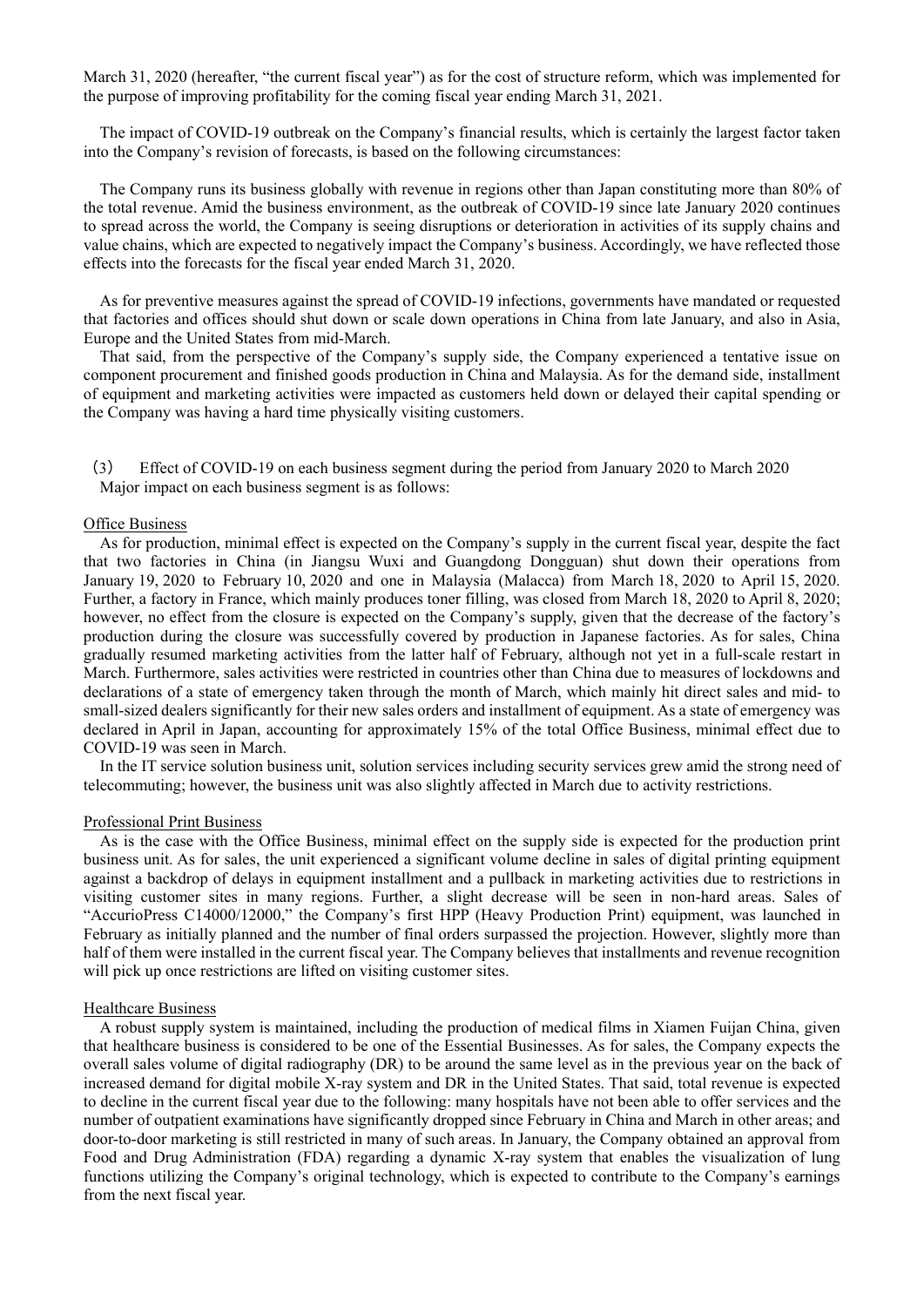### Industrial Business

### (Field of materials and components)

In the performance materials business unit, the Company's supply side was not affected as production facilities were all located in Japan. As for sales, although many panel manufacturers locating their production facilities in China saw a decline in operation ratio, the Company increased sales to areas other than China and also responded to the need of customers that started to stock components to prepare for the recovery of operation ratio in China. The Company also obtained certification for a new resin film successfully and started sales of the product, from which robust sales are expected going forward. The inkjet component business unit was also hit hard as many of its customers were located in China and trade shows scheduled in China were postponed; however, the unit started to see signs of recovery from the end of March.

#### (Field of optical systems for industrial use)

In the measuring instruments business unit, the Company's supply side was not affected as production facilities were located in Japan, Germany and the United States, allowing the Company to continue its production throughout March. Sales did not reach the target as customers were mainly located in China for the installment of measuring instruments and were holding the investment level, and also many of the installments were delayed. Accordingly, a slight decrease in revenue is expected for the current fiscal year.

#### New Business

### (Workplace Hub)

The Company released a firmware, reflecting the previously obtained needs of customers and service supports. Although profitability improved thanks to the increasing number of customers and the Company's cost-cutting effort, business negotiations in Europe and the United States were sluggish in March due to the effect of shelter-in-place mandate.

#### (Bio-healthcare)

The number of genetic testing grew as planned up until February. Although the number of testing has declined since the U.S. lockdown in March, it is expected to increase on a year-on-year basis.

Starting from April 2020, the Company is preparing to receive orders for polymerase chain reaction (PCR) tests for employers in response to requests from the U.S. government. In addition, the Company's drug discovery support business is striving to support research on COVID-19 drugs.

### (4) Initiatives taken for the fiscal year ending March 31, 2021

The Company anticipates that the spread of COVID-19 infections will continue to adversely affect the financial results of the Company and its subsidiaries (the "Group") in the fiscal year ending March 31, 2021. Especially, it is likely that the financial results in the first quarter ending June 30, 2020 will deteriorate compared to the fourth quarter ended March 31, 2020. Further, second quarter results shall remain unpredictable.

To prepare for the worse, not only has the Group secured approximately 90 billion yen in cash and cash equivalents as of March 31, 2020, but is also increasing the volume of liquidity on hand at each Group company level. Further, in April, the Group has raised 85.0 billion yen of finance from financial institutions and has also kept its commitment line agreements with several financial institutions with an outstanding balance of 100.0 billion yen, whose entire amount remains unused. On top of that, the Group will enter into another commitment line agreement in the near future with several financial institutions to secure its loan limit. The Group certainly has a sufficient level of liquidity.

The Group is committed to streamline its business operations through the following: tight inventory control; strict cash flow management by sorting and reducing the level of capital spending as well as investment and lending transactions; and fundamental reassessment of every aspect of the business, including administrative and back-office operations.

During the process of reopening economies while facing challenges raised by the COVID-19 pandemic, further concrete support should be given to health care providers. At the same time, people's set of values as well as working style will likely change over the period. That being said, the Company is dedicated to solve these social issues by providing support in the following areas, which represent part of new businesses that have been developed by the Company: AI diagnosis for chest X-ray; remote diagnosis; and work-style reform connecting multiple locations through the use of Workplace Hub. The Company's know-how on remote work obtained through its own experience should also be able to significantly contribute to the challenging issues as mentioned above. The Company will continue to make imperative and necessary investments in new business areas to pursue mid- to long-term growth, while beefing up the strategy of selection and concentration based on the Company philosophy of "Value Genre-Top."